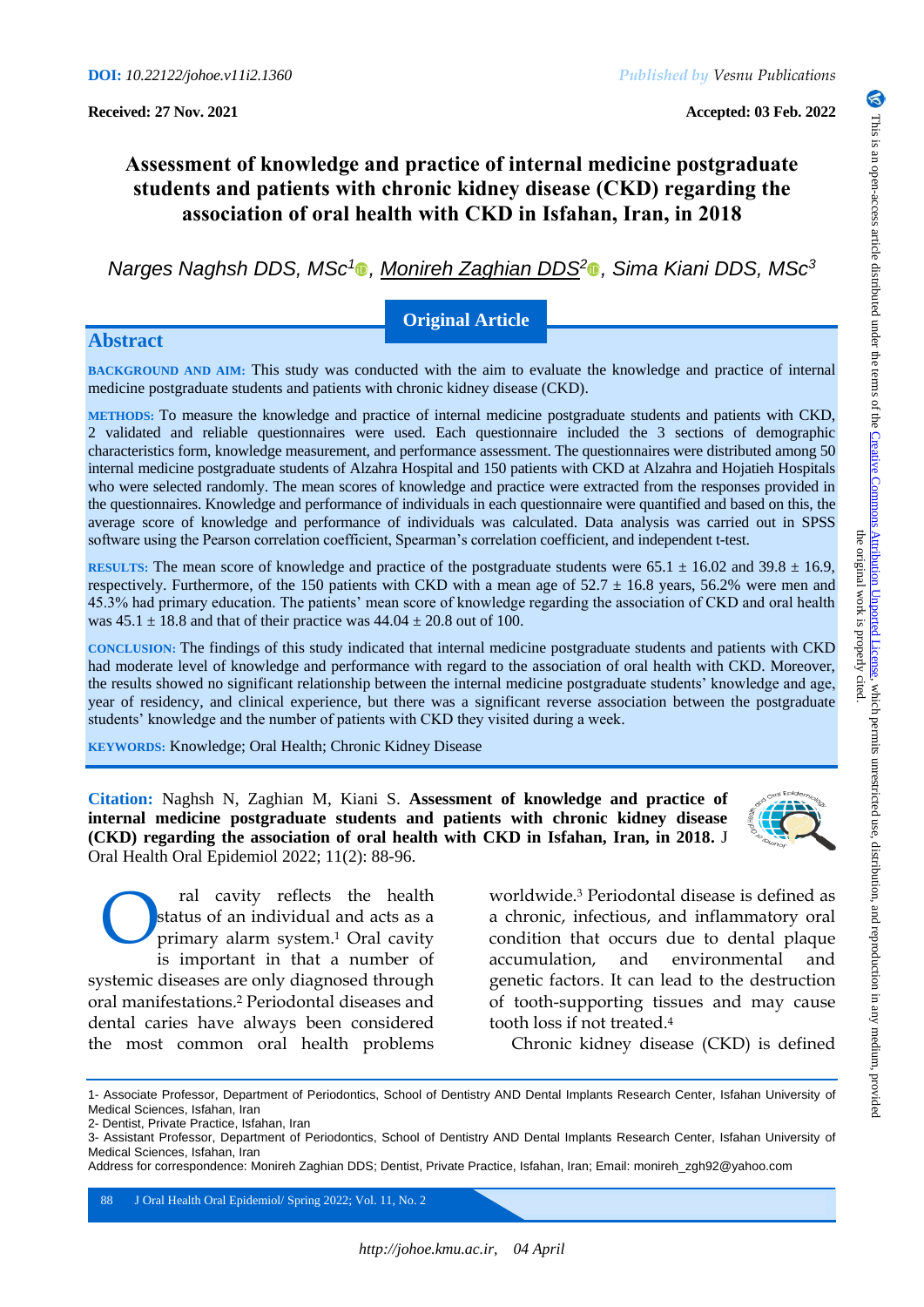as a reduction in glomerular filtration rate (GFR) to below 60 ml/min/1.73 m<sup>2</sup> or evidence of renal failure such as albumins, abnormal urinary sediment, etc. for at least 3 months. This disease is commonly caused by diabetes, hypertension, glomerulonephritis, and polycystic kidney disease.<sup>5</sup> Patients with CKD are classified into 5 categories based on their GFR. In the end-stage phase, the GFR of the patient is usually 7-8 ml/min/1.73 m<sup>2</sup>, renal function is terminated, and patients require therapies such as kidney transplantation or hemodialysis for the rest of their lives.<sup>6</sup>

Many studies have shown the association of poor oral health and periodontal diseases with systemic diseases such as cardiovascular diseases (CVDs), cardiac arrest,<sup>7</sup> and preterm delivery.<sup>8</sup> Recent studies have also reported the influential role of oral health in diabetes,<sup>9</sup> respiratory diseases such as pneumonia, and chronic obstructive pulmonary disease (COPD).<sup>10</sup> Furthermore, numerous studies have suggested the interaction of periodontal disease and CKD.7-12

Poor oral health has also been reported to be higher in patients with CKD than in healthy individuals. Poor oral health in dialysis patients can be due to the depression caused by the difficult conditions of the disease or long stay in dialysis centers.13,14 Most people suffering from renal diseases have shown symptoms of moderate-to-severe periodontitis. Periodontitis is closely associated with a decrease in serum albumin to below 3.6 g/dl, and increased systemic inflammatory factors such as C-reactive protein (CRP) and interleukin-6 (IL6), both proposed to be risk factors for increased disability and mortality in patients under dialysis. These conditions highlight the necessity of monitoring the periodontal conditions of patients who are candidates for kidney transplantation.<sup>11,13</sup>

Moreover, CKD has adverse effects on teeth, oral cavity, periodontium, and salivary glands.<sup>11</sup> Gingival enlargement due to drug therapy is the most prevalent oral

manifestation in patients with kidney transplantation.<sup>12</sup> There are signs of dry mouth in hemodialysis patients due to a decrease in liquid intake. Chronic dry mouth predisposes the patients to sialadenitis, dental caries, inflammation, and oral infection.11,12 Anemia is also a very common problem in patients with CKD, which occurs as a result of interference with the production of erythropoietin.<sup>13</sup> A study reported abnormal lip pigmentation as the most prevalent manifestation in patients with CKD.<sup>14</sup> Moreover, white, red, and gray spots and ulcers are seen in the mouth of many dialysis patients. Furthermore, enamel hypoplasia, root calcification, abnormal salivary pH, delayed eruption of permanent teeth, and loss of non-carious teeth have been observed in patients with CKD.12,15

Some studies on the analysis of internal medicine doctors' knowledge of the relationship between periodontal diseases and systemic diseases indicated that they had good knowledge of the significance of dentistry and oral manifestations of systemic diseases, which facilitated the early diagnosis of the disease and reduced the risk of disability and mortality. Moreover, the majority of these doctors had appropriate performance in recommending patients for routine periodontal examinations.<sup>1,16</sup> However, another study showed 42.2% of nephrologists and 38% of nephrology nurses did not ordinarily examine the oral status of their patients, and only 30% of patients were advised to go to a dentist.<sup>17</sup> In another study, 147 patients under peritoneal dialysis and hemodialysis were investigated using a questionnaire and non-invasive oral examination. Most patients reported they brushed their teeth once a day or more, but scarcely or never used dental floss. Furthermore, most of the patients reported that they had dental checkup less than once every 5 years.<sup>13</sup> However, another study showed 55% of dialysis patients received usual dental care every 6 months, 24% visited a dentist only when they felt pain or had a problem, and 21% never used dental services.12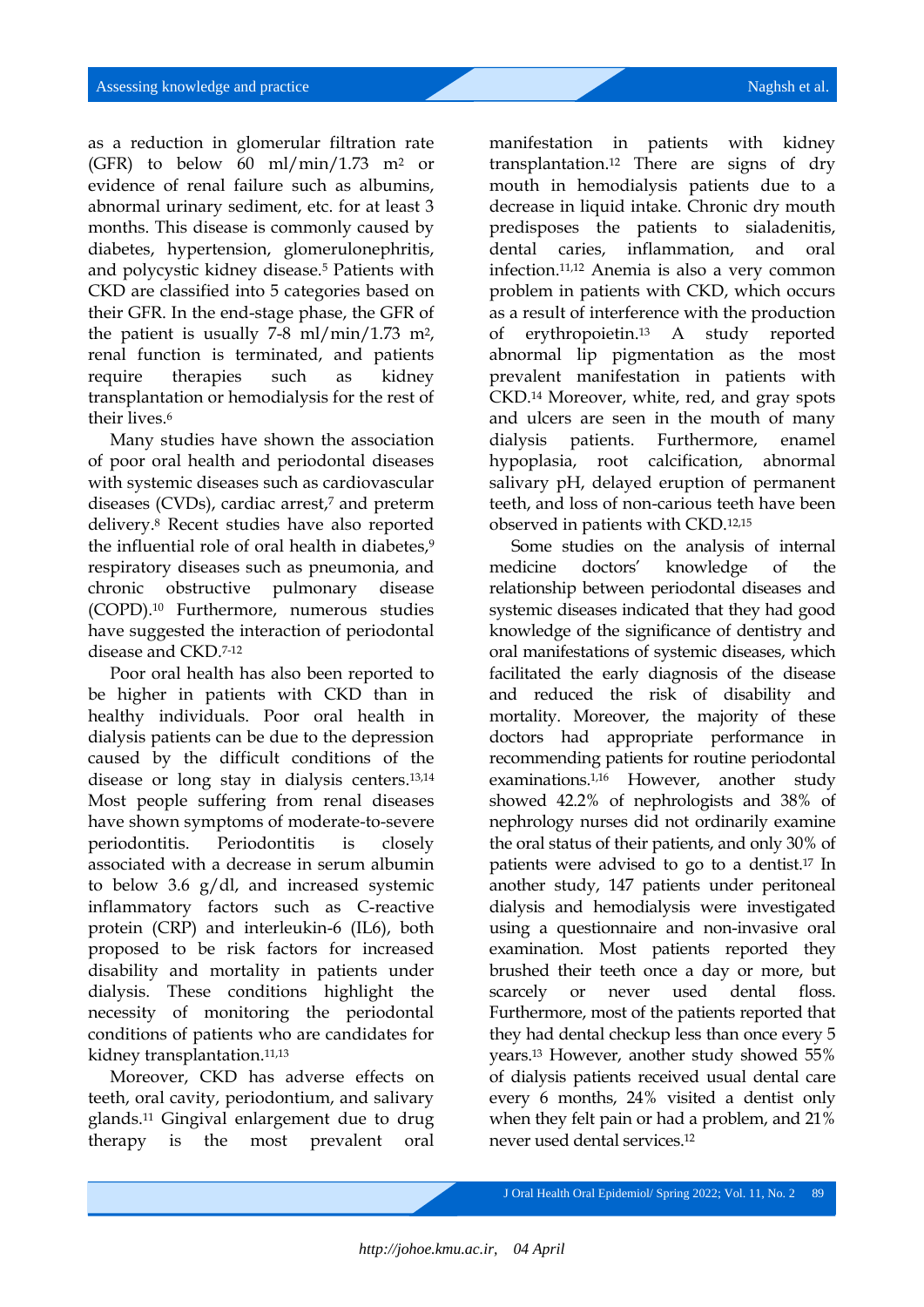Since few studies have been conducted to assess the knowledge and performance of renal patients and health personnel regarding the oral manifestations of renal patients as well as the effect of oral health on patients with CKD, the present research was conducted with the aim to study the knowledge and performance of internal medicine postgraduate students and patients with CKD with respect to the association of oral health with CKD. It was hypothesized in the present study that internal medicine postgraduate students and patients with CKD have a high level of knowledge and suitable performance regarding the relationship between oral health and CKD.

#### **Methods**

This research was designed as a descriptiveanalytical, cross-sectional study to assess the knowledge and practice of internal medicine postgraduate students and patients with CKD in 2018. The participants were selected through simple sampling method. The data were collected using questionnaires which were designed based on the objectives of the study and the questionnaires used in relevant studies.3,10,11,13,14,18

Each questionnaire consisted of 3 sections, including demographic characteristics form, knowledge measurement, and practice assessment. The first section collects data on the demographic characteristics of the participants. The demographic characteristics questions for the internal medicine postgraduate students included questions related to age, gender, year of residency, clinical experience, the number of patients with CKD visited during a week, and knowledge about oral diseases. The demographic characteristics questions for patients with CKD included questions on age, gender, place of residence, education, occupation, type of renal disease, history of renal disease, and other renal diseases.

The second section of the questionnaire measures the participants' knowledge. The content validity of the items on knowledge

measurement was confirmed by a group of experts including 3 periodontists and 2 academic research experts. Finally, 15 items were constructed for internal medicine postgraduate students and 14 items for patients with CKD. The reliability of the questionnaires was determined using Guttman's reliability coefficient. A correct response to each item received a score of 1 and an incorrect response received a score of 0, yielding a possible total scoring range of 0–100.

In the third section of the questionnaire, 3 items were constructed for the internal medicine postgraduate students and 11 items for the patients with CKD, of which, 6 items are scored on a rating scale, 2 items are merely reported, and 3 items are related to demographic characteristics and are presented in this section because of closeness to the items on the patients' practice. The items on the practice of postgraduate students and patients were rated as high, moderate, and low. High, moderate, and low level of performance was given a score of 3, 2, and 1, respectively, and the other items received a score of 0. The total score of practice was then adjusted to 100. Finally, the mean scores of the knowledge and practice of internal medicine postgraduate students and patients with CKD regarding the relationship between oral health and CKD were calculated. The mean scores of 0-33, 33-66.5, and 66.6-100 indicate poor knowledge/practice, moderate knowledge/practice, and high level of knowledge/practice, respectively. The reliability of the questionnaires was evaluated using Guttman's reliability coefficient and the test-retest model. Sample size for postgraduate students' group was obtained using the following formula:

$$
n = \frac{N \cdot Z^2 \cdot \delta^2}{d^2(N-1) + Z^2 \cdot \delta^2}
$$

For 50 postgraduate students, the mean score of knowledge and practice was estimated at 95% confidence interval (CI) and maximum error of 0.25.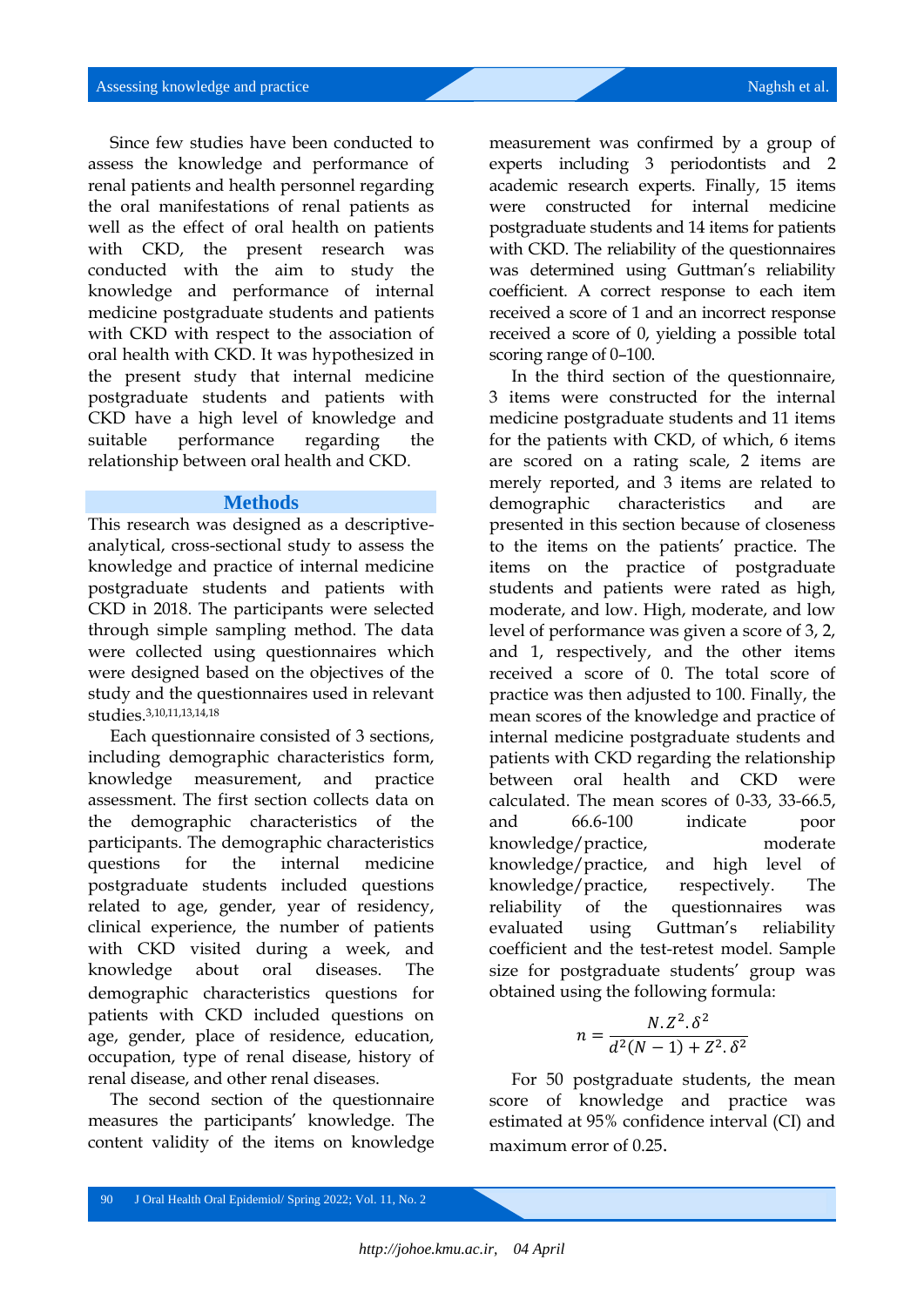The following formula was used to determine the sample size for the patients' group:

$$
n = \frac{Z^2 \cdot \delta^2}{d^2}
$$

For 150 patients, the mean score of knowledge and practice was estimated at 95% CI and maximum error of 0.24. The questionnaires (relate to postgraduate students) were distributed among 50 internal medicine postgraduate students of Isfahan University of Medical Sciences, Iran, in 2018. The questionnaires related to patients were distributed among 150 randomly selected patients with CKD in the hemodialysis center of Hojatieh Hospital, Iran, as well as the department of nephrology of Alzaha Hospital, Iran, who met the inclusion criteria of the study (having a disease history of at least 6 months and 10 teeth) through simple sampling method. This study was approved by the Ethics Committee of Isfahan University under the code 396273. The objectives of the study and the questionnaires were explained to the participants. The researchers monitored the completion of the questionnaires until the end of the time allocated to filling out the questionnaires. Explanations were provided to the participants if they had any questions, and questions were read to those who were unable to read. The data obtained from the questionnaires were fed into SPSS software (version 22; IBM Corp., Armonk, NY, USA) and mean scores of knowledge and practice were extracted and measured accordingly. Data analysis was performed using the Pearson correlation coefficient, Spearman's correlation coefficient, and independent t-test.

## **Results**

Table 1 shows the demographic data of internal medicine postgraduate students and the mean scores of knowledge and practice of postgraduate students and patients with CKD.

The results of the Pearson correlation

coefficient test showed a direct correlation between the mean practice score of postgraduate students and their mean score of knowledge about the interaction of CKD and oral diseases ( $P = 0.03$ ;  $r = 0.211$ ). Moreover, there was no significant relationship between the postgraduate students' knowledge and age  $(P = 0.62)$ ;  $r = 0.076$ ) and clinical experience (P = 0.66;  $r = 0.067$ , but there was a significant reverse relationship between their knowledge and the number of patients they visited per week  $(P = 0.04; r = -0.208)$ .

**Table 1.** Demographic data and mean scores of knowledge and performance in internal medicine postgraduate students and patients with chronic kidney disease (CKD)

| <b>NIGHT CISTAN I CITY</b>   |                 |
|------------------------------|-----------------|
| Variable (internal medicine  | $Mean \pm SD$   |
| postgraduate students)       |                 |
| Age (year)                   | $31.6 \pm 6.1$  |
| Clinical experience (year)   | $4.4 \pm 4.1$   |
| Number of patients visited   | $6.2 \pm 3.9$   |
| during a week                |                 |
| Knowledge                    | $65.1 \pm 16.0$ |
| Performance                  | $39.8 \pm 16.9$ |
| Variable (Patients with CKD) |                 |
| Age                          | $52.7 \pm 16.8$ |
| Knowledge                    | $45.1 \pm 18.8$ |
| Performance                  | $44.0 \pm 20.8$ |

SD: Standard deviation; CKD: chronic kidney disease

In addition, there was a significant direct relationship between the postgraduate students' practice and age (P = 0.001;  $r = 0.230$ ) and clinical experience (P = 0.044;  $r = 0.204$ , but there was no significant association between their practice and the number of patients they visited per week (P = 0.410; r = -0.119). The results of Spearman's correlation coefficient test indicated no significant correlation between the postgraduate students' knowledge and year of residency ( $P = 0.270$ ;  $r = 0.159$ ), but showed a significant direct correlation between their practice and year of residency  $(P < 0.001; r = 0.301)$ . Furthermore, the results of independent t-test showed no significant difference between male and female postgraduate students in terms of the mean score of knowledge  $(P = 0.45)$ . However, the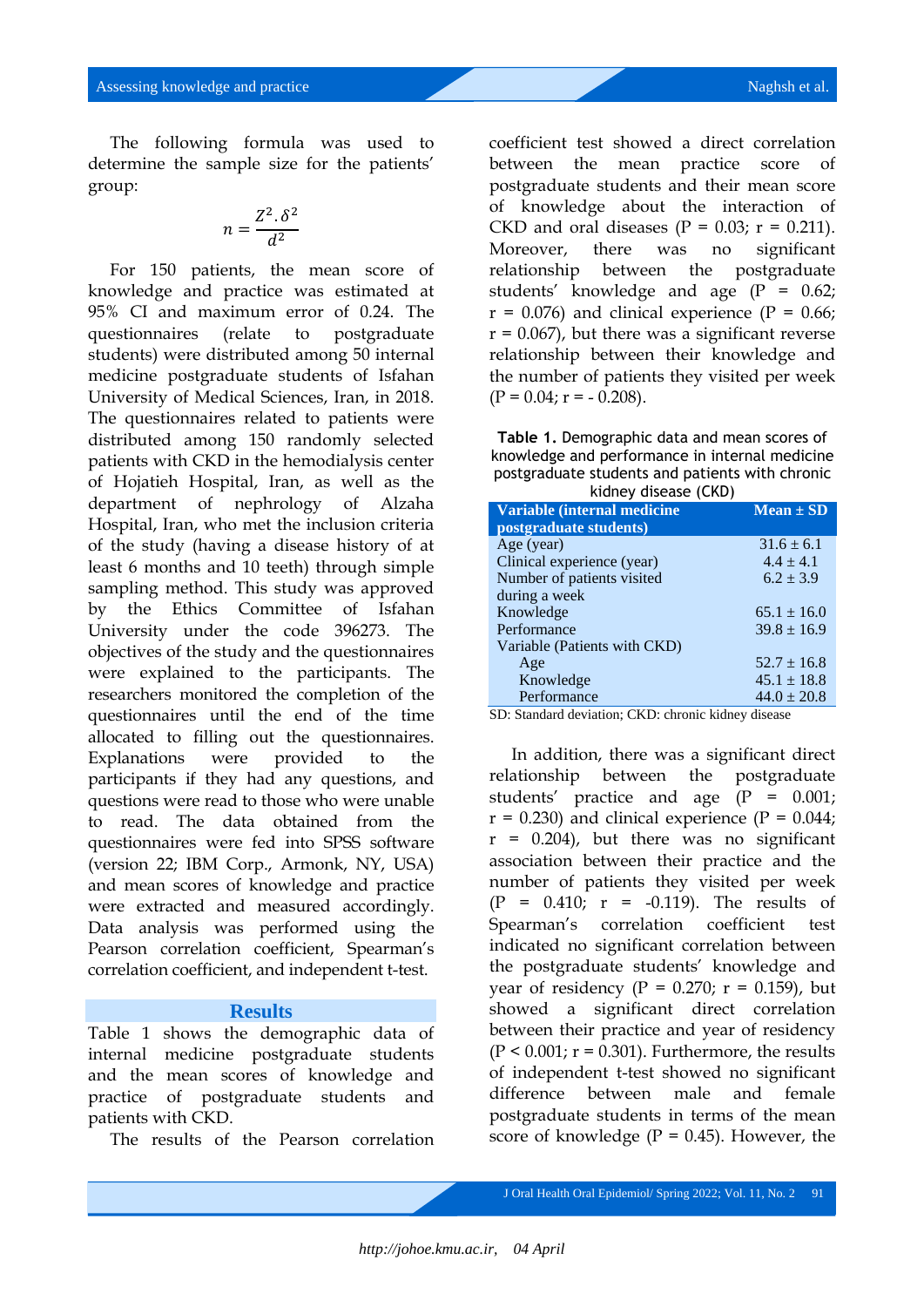mean score of practice was significantly higher in male postgraduate students than in female students ( $P = 0.020$ ).

In the second part of this study, 150 patients with CKD aged 18-90 years, with a mean age of  $52.7 \pm 16.8$  years, were recruited. Among the patients, 56.7% were men, 81.3% lived in the city, and 45.3% had primary education. The frequency distributions of the type of renal disease and the duration of the disease are presented in table 2.

**Table 2.** Frequency of type of renal disease and duration of disease

| <b>Variable</b>                      | $\mathbf{n}$ (%) |
|--------------------------------------|------------------|
| Type of renal disease                |                  |
| Kidney dialysis                      | 95 (3.63)        |
| Kidney transplantation               | 21 (14.00)       |
| Other renal diseases                 | 34 (7.22)        |
| Duration of disease                  |                  |
| Less than 1 year                     | 38 (3.25)        |
| $1-5$ years                          | 55 (7.36)        |
| More than 5 years                    | 57 (38.00)       |
| Other diseases coinciding with renal |                  |
| disease                              |                  |
| Diabetes                             | 54 (36.00)       |
| Hypertension                         | 75 (50.00)       |
| Heart failure                        | 32(21.30)        |
| Respiratory diseases                 | 26 (17.30)       |
| other diseases                       | 22 (14.70)       |

As shown, 22.7% of CKD patients had renal disorders other than dialysis and kidney transplantation. These disorders included high creatinine, proteinuria, hematuria, and polycystic kidney. The frequency distribution of the coexistence of other diseases with renal disease is also presented. The highest frequency was related to hypertension (50%).

The patients' mean score of knowledge of the relationship between CKD and oral health was  $45.1 \pm 18.8$  and that of their practice was 44.04 out of 100. The results of the Pearson correlation coefficient showed a significant direct correlation between the

patients' practice score and their knowledge score concerning the association of oral health with CKD ( $P = 0.004$ ;  $r = 0.236$ ). There was no significant relationship between the patients' knowledge and their age  $(P = 0.820)$ ;  $r = 0.019$ , but there was a significant inverse relationship between their performance and age ( $P = 0.010$ ;  $r = -0.206$ ).

The results of Spearman's correlation coefficient test showed no significant correlation between the patients' knowledge and their education ( $P = 0.250$ ;  $r = 0.095$ ), but showed a direct correlation between their practice and education ( $P < 0.001$ ;  $r = 0.321$ ). Moreover, there was a significant direct correlation between the patients' duration of disease and knowledge  $(P = 0.020; r = 0.196)$ and practice  $(P < 0.001; r = 0.288)$ . In addition, the results of independent t-test indicated no significant difference between male and female patients in terms of their practice  $(P = 0.990)$ , but the mean score of knowledge was significantly higher in women compared to men  $(P = 0.044)$ . Furthermore, there was no significant difference between urban and rural patients in terms of the mean scores of knowledge  $(45.1 \pm 18.3 \text{ and } 43.9 \pm 20.8 \text{, respectively})$  $(P = 0.75)$  and practice  $(44.9 \pm 20.9)$  and 39.6 ± 19.2, respectively) (P = 0.210); 122 (81.3%) and 28 (18.7%) patients were residents of urban and rural areas, respectively.

As shown in table 3, the results of one-way ANOVA showed a significant association between the patients' type of renal disease and their mean scores of knowledge  $(P = 0.040)$  and practice  $(P = 0.002)$ . The mean scores of knowledge and practice were both higher in the kidney transplantation patients than in the dialysis patients and those with other renal diseases (Table 4).

| Table 3. Mean scores of patients' knowledge and performance by type of disease |                                    |                                                                                              |                                    |                |  |  |
|--------------------------------------------------------------------------------|------------------------------------|----------------------------------------------------------------------------------------------|------------------------------------|----------------|--|--|
| <b>Score</b>                                                                   | $(\text{mean} \pm \text{SD})$      | Kidney dialysis Kidney transplantation Other renal diseases<br>$(\text{mean} \pm \text{SD})$ | $(\text{mean} \pm \text{SD})$      | $\mathbf{P}$   |  |  |
| Knowledge<br>Performance                                                       | $43.6 \pm 17.7$<br>$41.9 \pm 19.7$ | $53.7 \pm 23.2$<br>$57.9 \pm 21.2$                                                           | $43.6 \pm 18.7$<br>$40.2 \pm 18.2$ | 0.040<br>0.002 |  |  |
| SD: Standard deviation<br>*One-way ANOVA                                       |                                    |                                                                                              |                                    |                |  |  |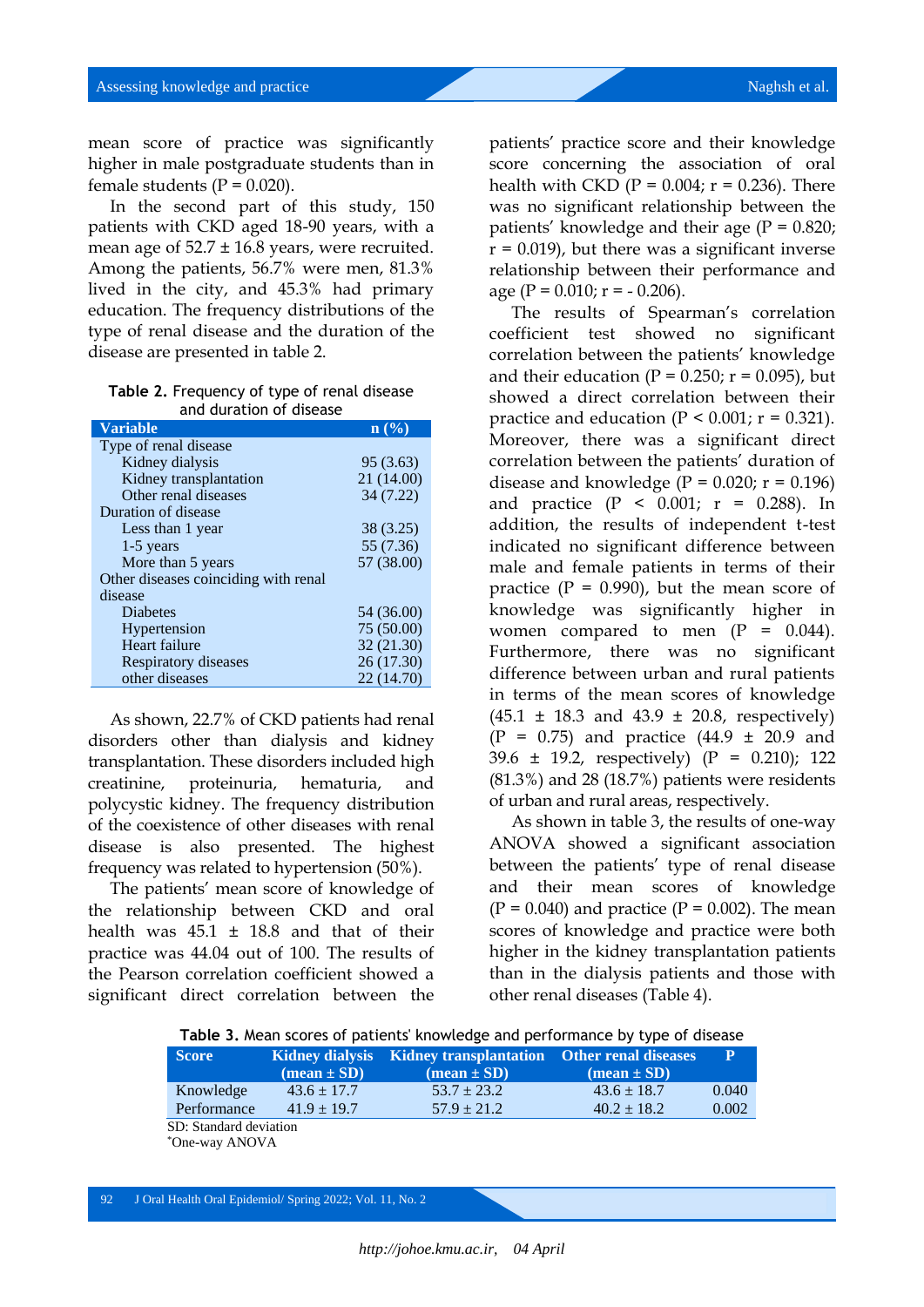| Table 4. Two-by-two comparisons of mean $\pm$ standard deviation (SD) of patients' knowledge |  |
|----------------------------------------------------------------------------------------------|--|
| and performance due to their type of disease                                                 |  |

| <b>Score</b> | <b>Kidney transplantation/Other</b><br>renal diseases | renal diseases | Kidney dialysis/Other Kidney dialysis/kidney<br><b>transplantation</b> |
|--------------|-------------------------------------------------------|----------------|------------------------------------------------------------------------|
| Knowledge    | 0.006                                                 | 0.901          | 0.015                                                                  |
| Performance  | 0.001                                                 | 0.692          | 0.002                                                                  |
| *LSD test    |                                                       |                |                                                                        |

#### **Discussion**

The present study evaluated the knowledge and practice of internal medicine postgraduate students and patients with CKD regarding the relationship between oral health and CKD. The participants of this study comprised of 50 internal medicine postgraduate students and 150 patients with CKD. The mean score of knowledge in postgraduate students was calculated to be 65.1 out of 100, indicating that they had moderate knowledge about the symptoms of oral diseases, prevention of oral diseases, and association of oral diseases with systemic diseases, especially CKD. Most of the postgraduate students asserted the need for further studies on oral diseases.

The study conducted by Umeizudike et al. showed that internal medicine postgraduate students had inadequate knowledge about periodontal diseases as risk factors for systemic diseases.<sup>16</sup> In another study, Mehrotra et al. found that doctors had good knowledge about the significance of dentistry and oral manifestations of systemic diseases.<sup>1</sup> Moreover, Bastos et al. reported that the majority of nephrologists and nurses dealing with renal diseases had good general knowledge about periodontal diseases.<sup>17</sup> Since the postgraduate students' knowledge score was in a high range in this study (65.1), it seems that they would gain better knowledge by visiting a greater number of CKD patients or by teaching the materials related to oral health.

The internal medicine postgraduate students' mean score of practice was 39.8 out of 100, indicating that they had moderate practice in oral examination of patients with CKD, patients' referral to the dentist, and tracking the oral problems of patients in

follow-up examinations. Umeizudike et al. also reported that most of the internal medicine postgraduate students had good practice in patient referral for routine periodontal examinations.<sup>16</sup> Furthermore, Bastos et al. reported that 42.2% of nephrologists and 38% of kidney nurses did not perform oral examinations for their patients.<sup>17</sup> They also reported poor practice regarding patient referral for dental care.<sup>17</sup>

The present study showed a weak positive relationship between the knowledge score and performance score of internal medicine postgraduate students. This indicated that with an increase in knowledge about oral health among postgraduate students, their practice in oral examinations and patient referral was promoted, which prevented the progress of periodontal diseases in renal patients. Therefore, given the interaction of CKD and oral diseases, especially periodontal diseases, and their critical effect on the amelioration or exacerbation of the disease, further studies and training are required to improve the performance of internal medicine postgraduate students in dealing with oral diseases in renal patients.

In the present study, the mean score of knowledge of the patients with CKD was 45.1 out of 100, which indicated that they had moderate knowledge about the manifestations of oral diseases, prevention of oral diseases, and association of oral diseases with systemic diseases, especially CKD. The majority of patients had received information about oral health and felt they needed to enhance their knowledge about oral health. Potter and Wilson showed that 68% of dialysis patients were not aware of the significance of oral health and standard oral hygiene.<sup>19</sup>

Moreover, the mean score of the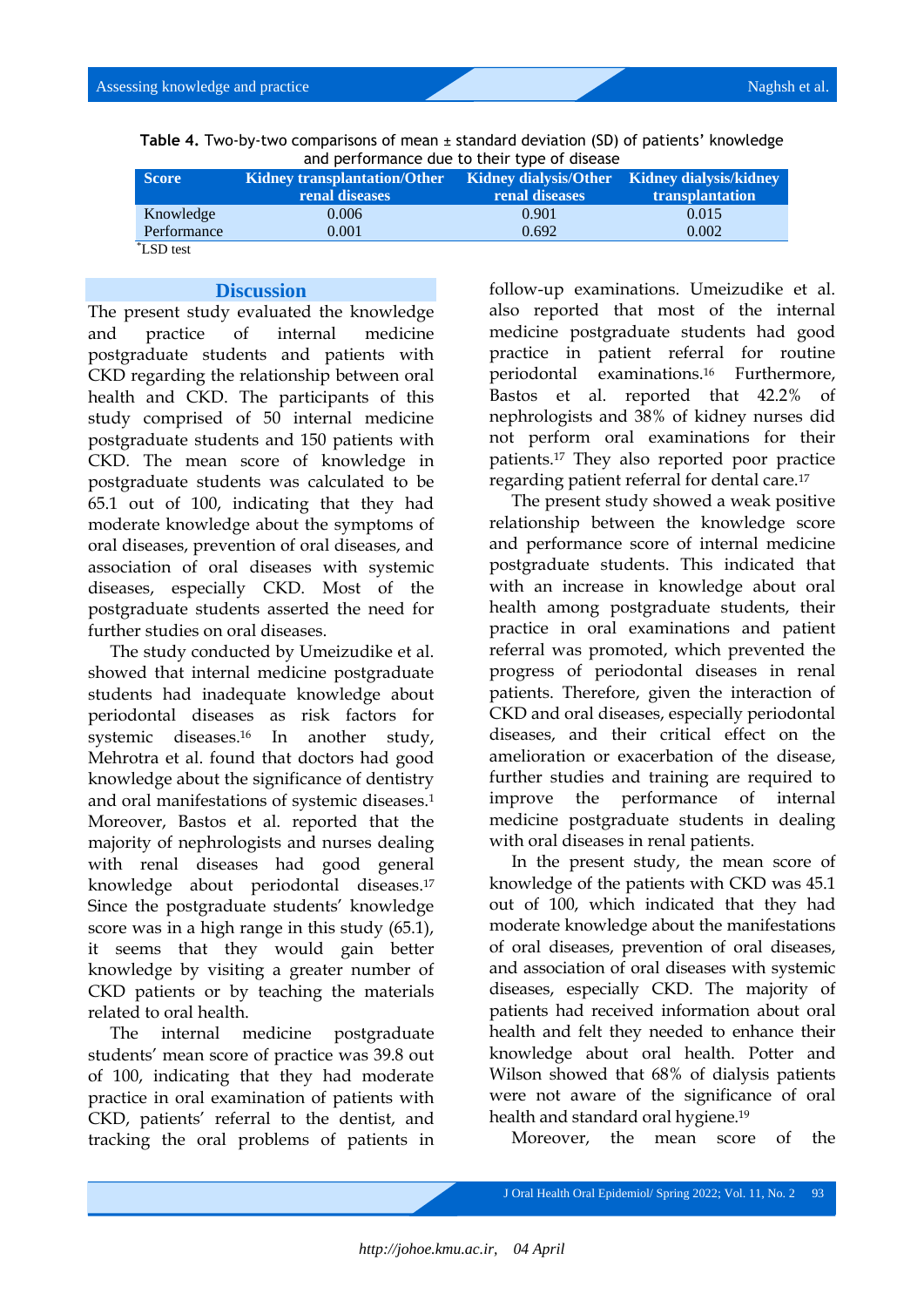performance of the patients with CKD was 44.04 out of 100, indicating moderate performance in oral health, solving oral health problems, and regular referral to a dentist. Impatience was the main reason for the low frequency of tooth brushing among renal patients. Moreover, the use of toothpick and impatience were the major reasons for the low frequency of dental flossing during the week. It seems that most of the patients had insufficient knowledge about the importance of tooth brushing, especially dental flossing. They seemingly gained sufficient motivation for maintaining their oral health by enhancing their knowledge about the significance of oral health in preventing systemic diseases. Chamani et al. also reported poor oral health in dialysis patients in Kerman, Iran.<sup>20</sup> Klassen and Krasko, in a study in Paul's Hospital in Canada, found that the majority of dialysis patients had a suitable performance in tooth brushing, but scarcely or never used dental floss.<sup>13</sup>

The current study indicated a significant positive and weak relationship between the performance of patients with CKD and their knowledge. This means that with a rise in the knowledge of renal patients, their practice in the maintenance of oral health and their annual dental visit was improved, which is indicative of the necessity of enhancing their knowledge to promote their practice. The knowledge of patients with CKD can be improved through mass media such as television and social networks so that their practice in oral hygiene can be improved and they have regular dental visits.

This study showed that the mean score of practice was higher in male postgraduate students than in female students. Furthermore, there was no significant relationship between the postgraduate students' knowledge and age, year of residency, and clinical experience, and contrary to expectations, the knowledge of postgraduate students did not increase with an increase in age, year of residency, and work experience. In addition, there was a

significant reverse correlation between the postgraduate students' knowledge and the number of patients they visited during a week. Normally, internal medicine postgraduate students should acquire more comprehensive information about all aspects of this systemic disease by visiting a greater number of patients, but they had less information in this regard, which can be due to the insignificance of oral knowledge for them, high workload and numerous shifts, and little chance to study. Umeizudike et al. also reported no association between Nigerian internal medicine postgraduate students' knowledge about periodontal diseases and gender, age, and year of residency.<sup>16</sup>

Moreover, there was a significant direct relationship between the postgraduate students' practice score and age, year of residency, and clinical experience. These scores indicated that the postgraduate students' performance improved with an increase in age, year of residency, and clinical experience. It seems that doctors' practice regarding the referral of patients to a dentist improves as they acquire more experience and visit more patients. Lack of significant association between the postgraduate students' knowledge and age, year of residency, and work experience, unlike their practice, can be due to the fact that they have gained practical experience through clinical work, but have not acquired sufficient knowledge because they have not studied enough in this regard.

Hamissi et al. showed that periodontal diseases were highly prevalent in dialysis patients with poor oral health and might be increased with the chronicity of the disease; hence, these patients need more comprehensive and professional dental care, and personal hygiene training irrespective of the duration of dialysis.<sup>21</sup> The current study also showed that the mean score of knowledge was higher in female renal patients than in male patients. There was no significant difference between the patients residing in urban and rural areas with respect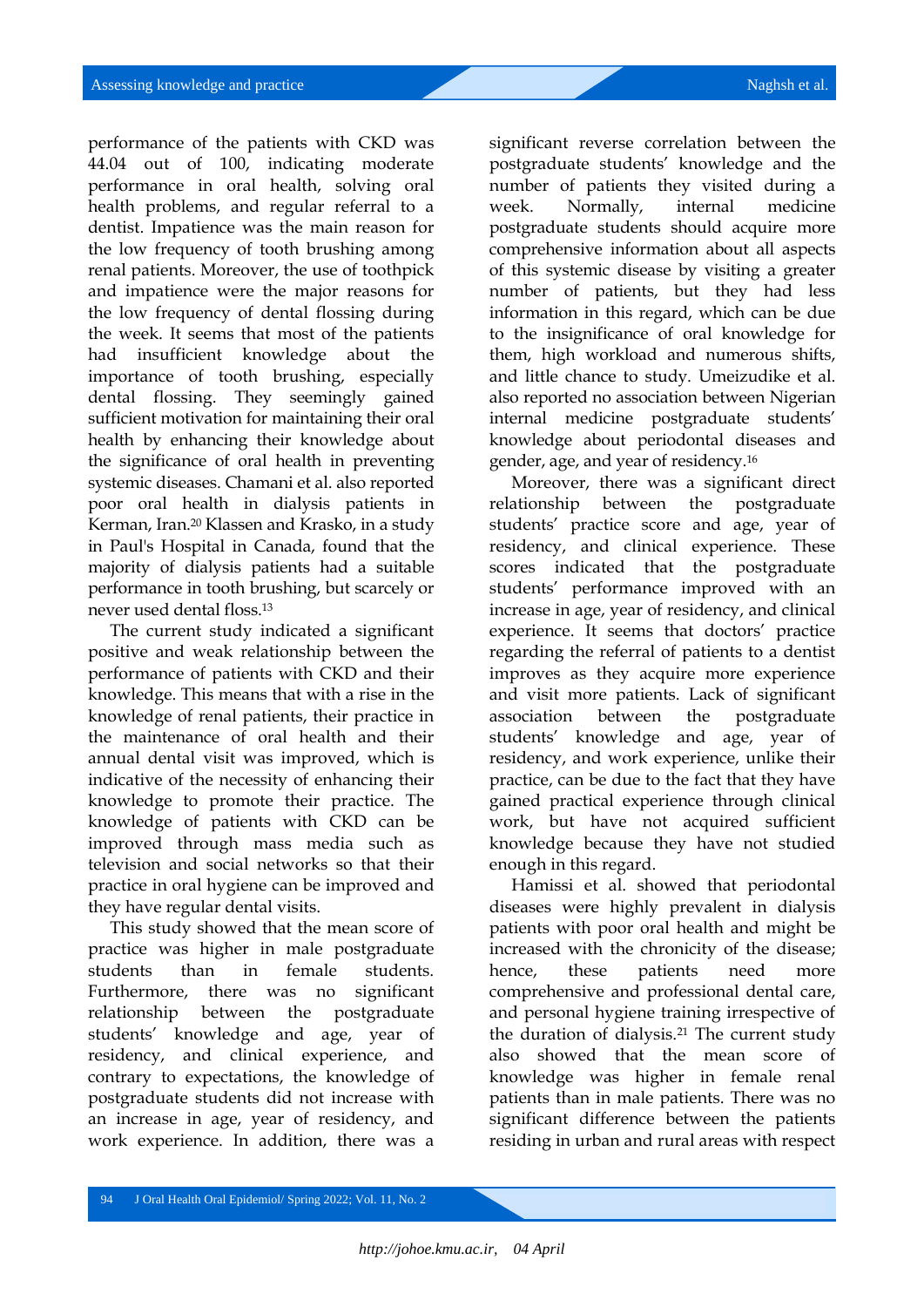to their mean scores of knowledge and performance. Thus, urban residence did not lead to higher knowledge and better performance in the patients.

There was also no significant relationship between the patients' knowledge score and their age and education, indicating that even educated people had insufficient knowledge about oral health and its effect on their disease. However, there was a significant reverse relationship between the patients' practice and their age, which seems to be due to the fact that as the patients become older, they become less patient and able to observe their oral health and think they do not need to take care of their remaining teeth. Nevertheless, younger people are more patient and capable, and understand the importance of maintaining their teeth in good condition and having a beautiful smile as a result of the effect of society and mass media.

Moreover, there was a significant direct relationship between the patients' practice scores and their education. The patients' level of knowledge increased as their education increased, so they felt more responsible for taking care of their oral health. There was also a significant direct association between the duration of the disease and knowledge and practice in renal patients. The patients' knowledge and practice were enhanced with a rise in duration and chronicity of the disease. This might be because they observed the interaction of oral diseases and renal diseases over time, and therefore, gained more knowledge and improved their practice compared to newly diagnosed patients.

Furthermore, there was a significant relationship between the type of renal disease and knowledge and practice, with the mean scores of knowledge and performance being higher in the kidney transplantation patients than in the dialysis patients and patients with other renal diseases. The higher knowledge and better practice of the kidney transplantation patients may be due to the requirement to ensure complete oral-dental health in patients who are candidates

for kidney transplantation because these patients are susceptible to localized and diffuse oral infections as a result of using immunosuppressive drugs, which can lead to transplantation rejection.<sup>13</sup>

Given the inadequate knowledge and poor practice of internal medicine postgraduate students and patients with CKD with regard to the association of oral health with CKD, it is suggested that the knowledge of these two groups about interaction of oral diseases with systemic diseases like CKD be increased through educational posters and brochures as well as mass media such as newspapers and television. Future studies are also recommended to recruit a greater number of postgraduate students and to study dialysis patients, kidney transplantation patients, and patients with other renal diseases separately. This study had a few limitations such as insufficient time for postgraduate students to complete the questionnaires and Inadequate physical condition of patients at the time of filling in the questionnaire. Hence, filling out all these questionnaires was rather difficult.

#### **Conclusion**

The findings of this study showed that internal medicine postgraduate students had moderate knowledge and practice regarding the interaction of oral health and CKD. There was a positive and weak relationship between the knowledge and practice of internal medicine postgraduate students and patients with CKD with regard to the interaction of CKD and oral diseases. Moreover, patients with CKD had moderate knowledge and practice regarding the interaction of oral health and CKD. There was no significant difference between the male and female patients in terms of their practice, but there was a direct relationship between the duration of renal disease and patients' knowledge and practice. There was also a significant association between the type of renal disease and patients'